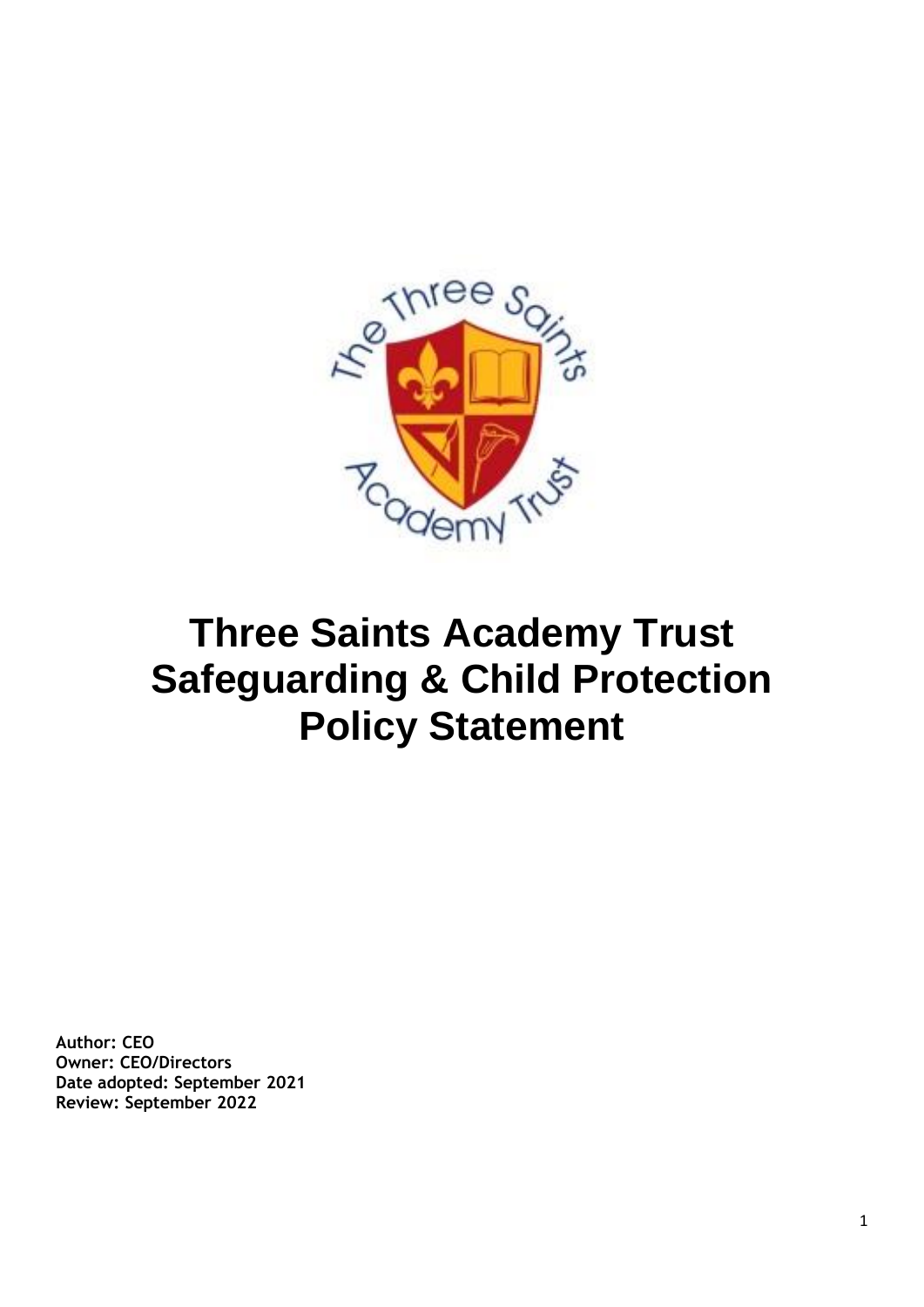#### **THE THREE SAINTS ACADEMY TRUST**

#### **SAFEGUARDING AND CHILD PROTECTION POLICY**

#### **1. INTRODUCTION**

The duties imposed by Section 175 (Section 157 for Academies and Free Schools) of the *Education Act 2002* make explicit the responsibility of all to safeguard and promote the welfare of children as part of their common law duty of care towards the children for whom they are responsible and to work together with other agencies to ensure adequate arrangements within each school in our Trust identify, assess and support those children who are suffering, or likely to suffer, harm. This includes children missing from education, peer on peer abuse and risks outside the home. Duties also include seeking assurance appropriate safeguarding and child protection policies and procedures for any lease/hire agreements with external bodies is in place when using any school premises.

The responsibility for making sure arrangements are in place, in accordance with the guidance given by the Secretary of State lies with the Directors. (*DfE Guidance Keeping Children Safe in Education September 2021)*

Under the Trust's Scheme of Delegation each School's Committee has a Committee Member responsible for Child Protection / Safeguarding.

#### **General Principles**

The child's welfare is paramount.

All adults including volunteers maintain and demonstrate a mindset of "it could happen here".

All children have a right to a childhood free from abuse, neglect or exploitation.

The schools in the Trust have a zero tolerance approach to sexual violence and sexual harassment and all staff receive additional training in this.

All members of staff have a responsibility to be mindful of issues related to children's safety and welfare and have duty to report and refer any concerns however "minor".

All adults (including supply staff and volunteers) demonstrate an understanding that safeguarding is everyone's responsibility.

Parents have a right to be informed in respect of any concerns about their child's welfare, or any action taken to safeguard and promote the child's welfare, providing this does not compromise the child's safety.

Children are best protected when professionals work effectively together. *(Working Together to Safeguard Children 2018)*

The Trust and each school within the Trust have robust systems in place that deter possible abusers and will manage effectively any allegations or concerns as they arise including supply staff, that may meet the harm threshold. There are procedures in place to manage low level level concerns and allegations relating to adults in schools, which do not meet the harm threshold.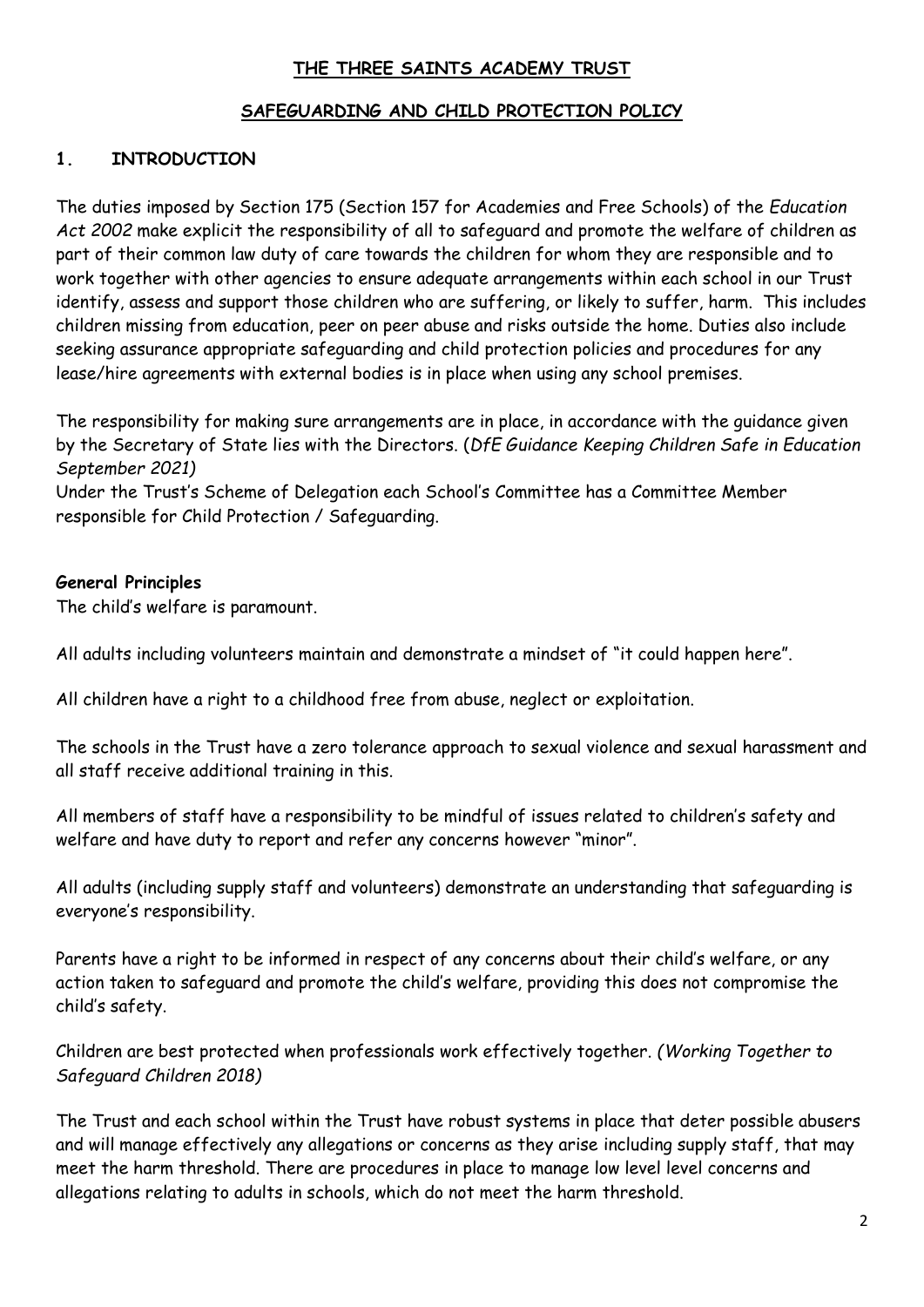This policy statement will be reviewed annually and may be amended from time to time. This policy applies to all teaching, non-teaching, School Committee members supply and volunteer staff.

## **2. THE PURPOSE OF A SAFEGUARDING AND CHILD PROTECTION POLICY**

Each school in The Three Saints Academy Trust has an individual and bespoke Safeguarding and Child Protection Policy, which provides clear direction to staff and others about expected codes of behaviour in dealing with safeguarding and child protection issues. This policy also makes explicit the Trust's commitment to the development of good practice and sound internal school procedures. This ensures that safeguarding and child protection concerns and referrals may be handled sensitively, professionally and in ways, which support the needs of the child.

# **3. FRAMEWORK**

Schools do not operate in isolation. The welfare of children is a corporate responsibility of the entire local authority, working in partnership with other public agencies, the voluntary sector and service users and carers. All local authority services have an impact on the lives of children and families, and local authorities have a particular responsibility towards children and families most at risk of social exclusion.' *(Working Together to Safeguard Children July 2018).* The designated safeguarding lead and any deputies will liaise with the three safeguarding partners and work with other agencies in line with Working Together to Safeguard Children. *NPCC- When to call the Police* will help the designated safeguarding lead and deputies to understand when they should consider calling the police and what to expect when they do.

## **4 ROLES AND RESPONSIBILITIES**

All adults working with or on behalf of children have a responsibility to safeguard and promote the welfare of children. This means, that staff (including supply staff and volunteers) are required to take action to protect children from maltreatment, prevent impairment to children's physical and mental health or development and ensure that children grow up in circumstances with the provision of safe and effective care.

All staff are aware of the signs of abuse and neglect and now what action to take if these are identified. There are, however, key people within schools and the LA who have specific responsibilities under Safeguarding procedures.

Each school has a senior member of staff who is the Designated Safeguarding Lead (DSL) and at least one Deputy DSLs is identified.

## **The role of the Senior Management Team**

It is recognised that as Safeguarding is a shared responsibility at multi agency level, so it is within school. The DSL's will share decisions with the Senior Management Team. If the DSL's/Deputy DSL's are not available then the Senior Management Team should be consulted. In the unlikely event of the senior management team being unavailable or if a course of action is unclear then the Local Authority Adult and Children's' Services Multi Agency Safeguarding Hub (MASH/iCART Team) should be contacted. Safeguarding will be an agenda item at every Senior Leadership Team meeting.

#### **The role of the Directors**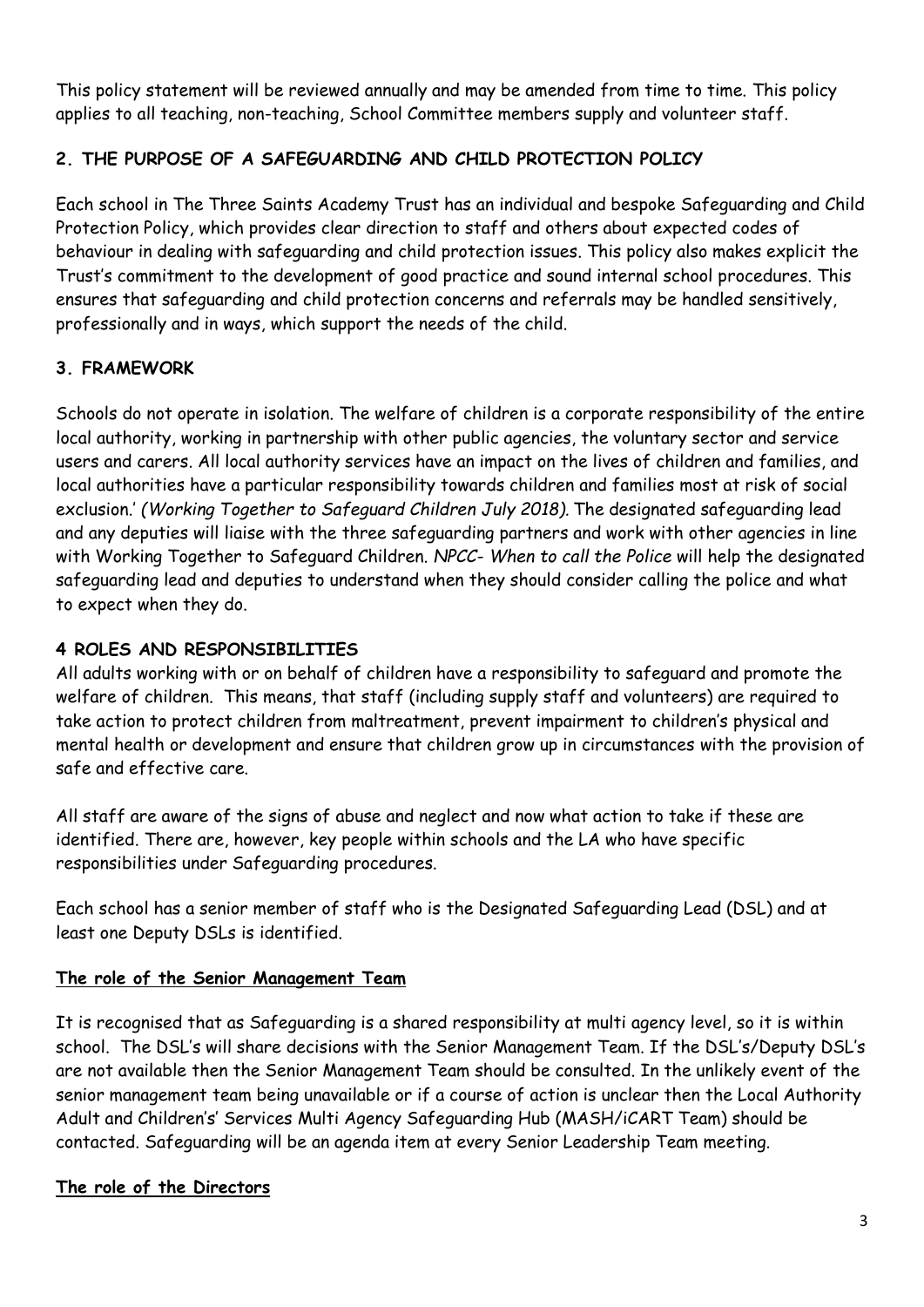The Directors are aware of their role in overseeing the school's arrangements for safeguarding. They are aware of the expectations for them to remedy any deficiencies in safeguarding systems without delay. They will review all safeguarding structures annually.

The Directors will nominate a named Director or School Committee member to support the safeguarding systems in each school,

The above will be met through:

Discussions with staff and School Committee members about how the school delivers safeguarding through curricular and extra-curricular activities, school policies and procedures. Such developments are included in the termly Headteacher's report and newsletters.

Actions identified from the annual safeguarding audit to be monitored by the chair of the School Committee

Section 175/Section 157 Audit to be authorised by Directors

Attending safeguarding training led by the school and external agencies (training in safeguarding is held each year by the school)

Liaising with the named member of staff in school on a regular basis and providing feedback from such meetings for all Directors.

Receiving, and feeding back on, monitoring reports from the Designated Safeguarding Lead, detailing the number and type of incidents recorded in school

Ensuring the Safeguarding Policy is reviewed and monitored annually

Ensuring that staff and School Committee members receive relevant training

Ensuring sufficient time and resources are allocated to allow the DSL's to fulfil their responsibilities

Reporting back to the School Committee members/Directors as and when appropriate

Awareness of the importance of confidentiality

School Committee members will not investigate concerns and allegations, ask for information about individual children or cases, act independently or create unnecessary work for staff

# **5. TRAINING AND SUPPORT**

The Three Saints Academy Trust ensures that the Designated Safeguarding Leads, Deputy DSLs, all staff and the School Committee members attend training relevant to their role.

All staff will have access to Safeguarding training which is relevant and appropriate to their role. This includes training in procedures to follow, signs to note and appropriate record keeping. All staff, whether paid or unpaid, have access to appropriate training in order that they are able to react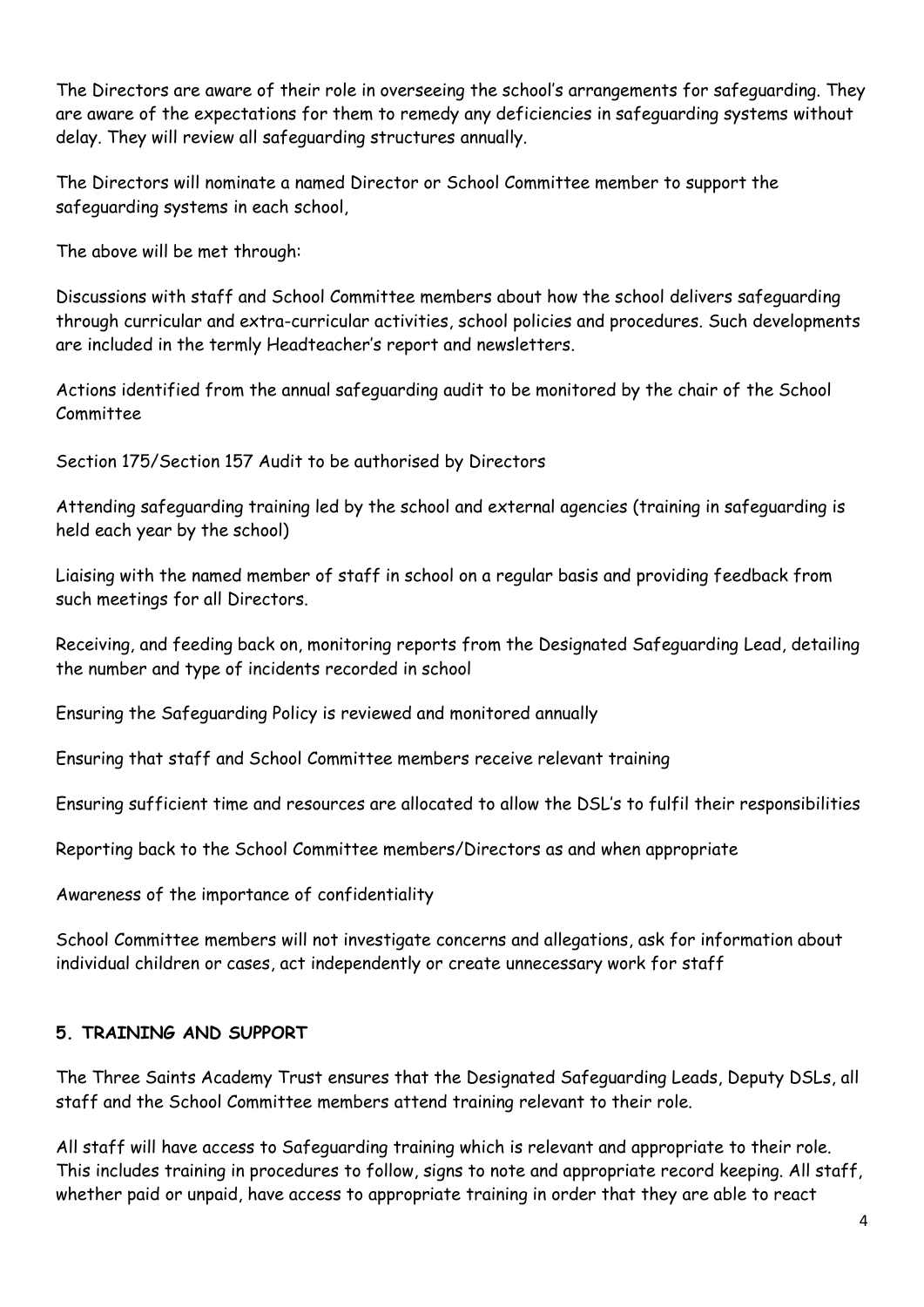appropriately if an incident should occur. Refresher training is every year for all staff and at biannually for designated staff with at least annual updates. E-bulletins and regular updates via Staff Meetings will take place when required during the school year.

All staff are trained to recognise and respond to situations where a child may be considered to be at risk. The Designated Lead, Deputy DSLs are the nominated staff, and are responsible for the implementation of appropriate procedures.

Staff will be informed of any changes to current safeguarding issues through staff meetings. Any new School Committee members to the school will automatically be asked to complete training in safeguarding as part of their induction to the role.

All training is logged by the DSL and copies of certificates are held on file. The log outlines when training is due for renewal.

# **6. PROFESSIONAL CONFIDENTIALITY**

Confidentiality is an issue which is discussed and fully understood by all those working with children, particularly in the context of safeguarding. The only purpose of confidentiality in this respect is to benefit the child. Only staff with direct responsibility for children will be privy to individual safeguarding information.

All staff and School Committee members and parents when appropriate are regularly reminded of the importance of confidentiality.

Confidentiality is respected through:

All records are stored electronically on CPOMs with password protected access to designated staff. Where paper records are held they are stored in a lockable filing cabinet in an office locked when unoccupied

Ensuring information exchanged between professionals in school/ other agencies is kept between those directly involved with the child/family

Ensuring that if a child transfers school, confidential records will be transferred within 5 days in line with *KCSIE 2021* guidance

It must be remembered however that the child's welfare is paramount and takes precedence over all other considerations. If a child is deemed to be at risk of significant harm, then referrals to Children's Social care must be made. In the case of disclosure of abuse, staff are advised never to promise a child that they will keep it a secret as this may well inhibit action being taken which would be in the child's best interest.

Professionals can only work together to safeguard children if there is an exchange of relevant information between them. This has been recognised in principle by the courts. Any disclosure of personal information to others, [including to social service departments], must always, however, have regard to both common and statute law.